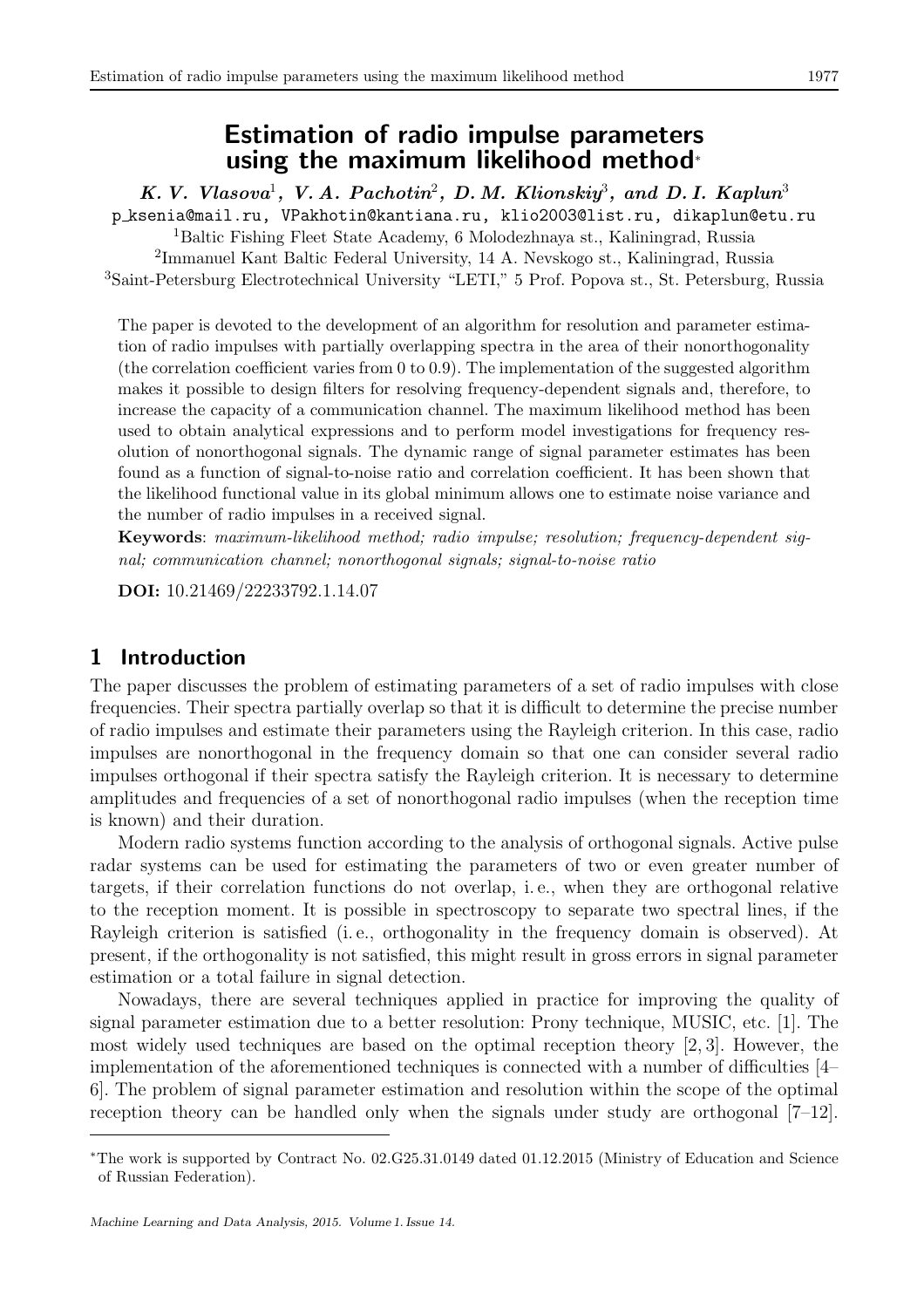However, when one works in the area of signal nonorthogonality, the logarithm of the likelihood function has a complex structure with a lot of local minima and its minimization is ambiguous.

Let us employ the results of the optimal reception theory, which were developed and extended for the area of signal nonorthogonality. The authors suggest the solution of this problem for nonorthogonal signals using the logarithm of the likelihood function transformed by the system of likelihood equations obtained for energetic signal parameters [13]. As a result of this transform, minimization of the logarithm of the likelihood function proves to be ambiguous. The logarithm of the likelihood function (after transformation) presents a surface in a multidimensional space of nonenergetic signal parameters. The minimum of this surface is the base for estimating both nonenergetic and energetic signal parameters. The minimum of the surface of the logarithm of the likelihood function for a set of signals is the same and, therefore, the term "resolution of similar signals" is not used and one can solve the problem of signal parameter estimation in the area of their nonorthogonality.

The solution of the signal parameter estimation problem depends on the determinant of a correlation matrix when the Rao–Kramer variance estimate is obtained.

#### 2 Theoretical background

This section contains the main analytical expressions for an algorithm for processing a set of nonorthogonal (in the frequency domain) radio impulses based on the transformed likelihood functional. Two radio impulses are used to obtain certain expressions for calculating amplitude variances. These variances were used for estimating the application area of the algorithm depending on the correlation coefficient between the signals.

Consider a received signal consisting of N radio impulses in the complex form:

$$
\hat{y}(t) = \sum_{n=1}^{N} \hat{U}_n e^{i\omega_n t} + U_n(t)
$$
\n(1)

where  $\hat{U}_n$  is the complex amplitude of the *n*th radio impulse;  $\omega_n$  is the circular frequency of the nth radio impulse; and  $U_n(t)$  is the additive Gaussian noise with the mean value equal to zero, variance equal to  $\sigma^2$  and the correlation interval equal to  $\tau_k$ .

Using (1), one can obtain the logarithm of the likelihood function:

$$
\ln L(\mathbf{\hat{X}}) = -\frac{1}{2\sigma^2 \tau_k} \int_0^T \left| \hat{y}(t) - \sum_{n=1}^N \hat{U}_n e^{i\omega_n t} \right|^2 dt = -\frac{1}{2\sigma^2 \tau_k} \Delta(\hat{U}_n, \hat{\omega}_n)
$$
(2)

where  $\vec{\bm{\lambda}}$  is the vector of the estimated parameters of radio impulses;  $\Delta(\hat{U}_n, \hat{\omega}_n)$  is the likelihood functional; T is the duration of the received signal; and the dashes on top of the variables correspond to the parameters that have to be estimated. The received message  $\hat{y}(t)$  corresponds to the mathematical model of a signal with N copies differing by  $\omega_1, \ldots, \omega_N$ . The energy of the message depends on complex amplitudes of radio impulses  $\hat{U}_n$  and does not depend on other parameters  $(\omega_1, \ldots, \omega_N)$ . Therefore, one can consider complex amplitudes to be energetic parameters and frequencies — nonenergetic parameters.

Minimization of (2) is ambiguous due to variability of amplitudes and frequencies of radio impulses, which leads to ambiguity in the solution of the system of likelihood equations in the area of nonorthogonality. The surface of functional (2) has many local minima, which makes it difficult to estimate the parameters of the received message. If it is necessary to obtain one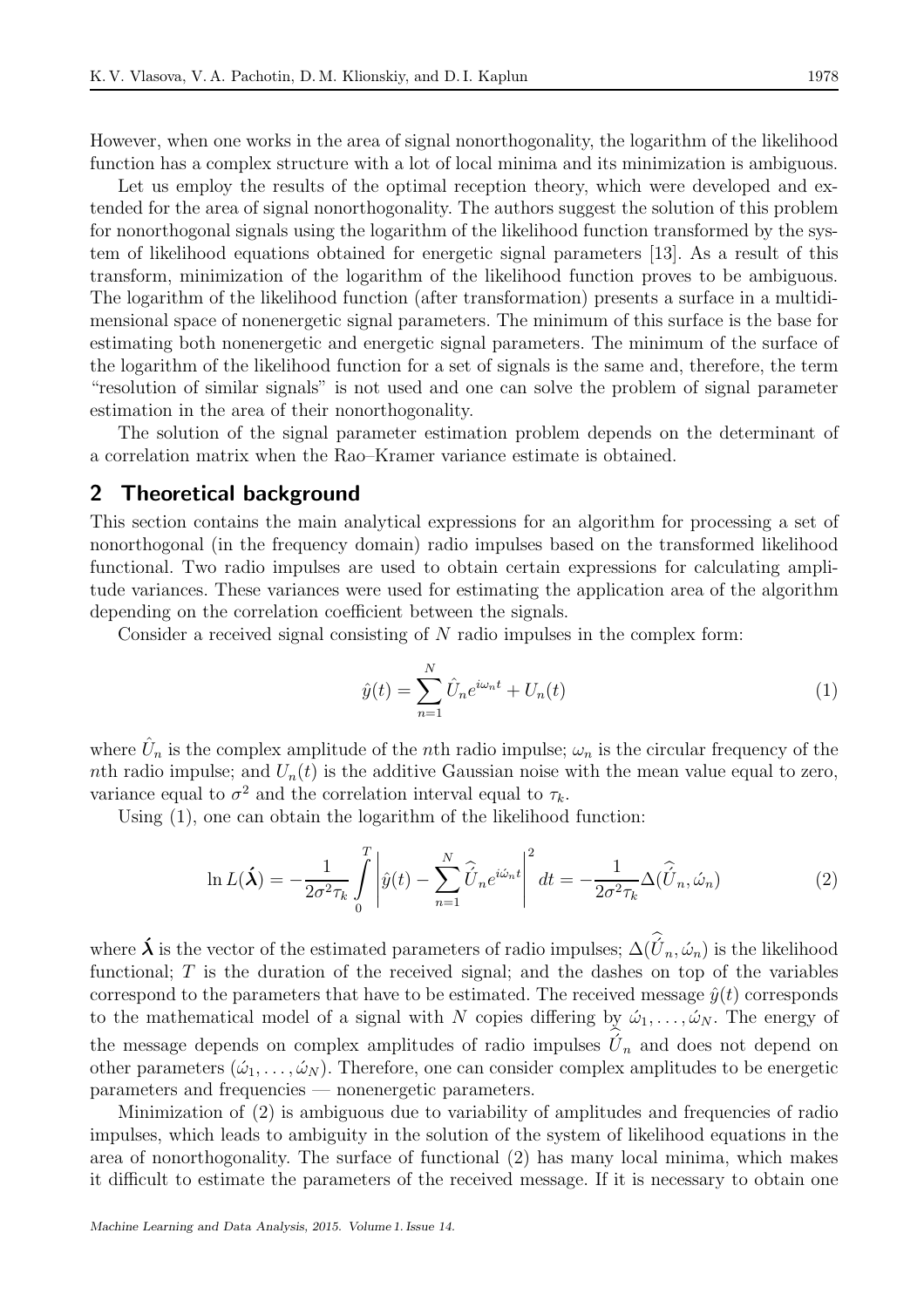minimum of the likelihood surface, Eq. (2) should be transformed in order to exclude energetic parameters from the minimization process.

Amplitude exclusion requires one to differentiate (2) and then solve the corresponding equation. As a result, one will have a system of likelihood equations:

$$
\int_{0}^{T} \left( \hat{y}(t) - \sum_{n=1}^{N} \hat{U}_n e^{i\omega_n t} \right) e^{-i\omega_1 t} dt = 0; \n\vdots \n\int_{0}^{T} \left( \hat{y}(t) - \sum_{n=1}^{N} \hat{U}_n e^{i\omega_n t} \right) e^{-i\omega_N t} dt = 0.
$$
\n(3)

These equations can be used to find the amplitudes of N radio impulses, which depend on the estimated frequencies  $\omega_1, \ldots, \omega_N$ . Now, designate the amplitudes as  $\hat{U}1_n$ .

The likelihood functional can also be written in the following form:

$$
\Delta(\widehat{U}_n, \widehat{\omega}_n) = \int_0^T \left| \widehat{y}(t) - \sum_{n=1}^N \widehat{U}_n e^{i\omega_n t} \right|^2 dt =
$$
  
= 
$$
\int_0^T \left( \widehat{y}(t) - \sum_{n=1}^N \widehat{U}_n e^{i\omega_n t} \right) \left( \widehat{y}^*(t) - \widehat{U}_n^* e^{i\omega_1 t} - \dots - \widehat{U}_n^* e^{i\omega_N t} \right) dt.
$$

After certain transformations, one arrives at

$$
\Delta(\widehat{U}_n, \widehat{\omega}_n) = \int_0^T |\widehat{y}(t)|^2 - \int_0^T \left(\widehat{y}^*(t) \sum_{n=1}^N \widehat{U}_n e^{i\widehat{\omega}_n t}\right) dt
$$

where the asterisk means complex conjugate.

However, system (3) can be used for finding the amplitudes of radio impulses  $\acute{U}_n$  depending on the frequency estimates  $\omega_1, \ldots, \omega_N$ . These amplitudes can be designated as  $\hat{U}1_n$ . Now, one can write the transformed likelihood functional

$$
\Delta(\omega_n) = \int_0^T |\hat{y}(t)|^2 - \int_0^T \left(\hat{y}^*(t) \sum_{n=1}^N \hat{U} 1_n e^{i\omega_n t}\right) dt,
$$
\n(4)

depending on only nonenergetic radio impulse parameters, i.e., the estimated frequencies  $\omega_1, \ldots, \omega_N$ . Therefore, the surface will have only one global minimum indicating the estimated frequency values  $\omega_1, \ldots, \omega_N$ . Substituting them in the likelihood system (3), one can estimate the amplitude values  $\hat{U}_n$ .

If the number of radio impulses in the received signal and in the signal model is the same, the likelihood functional (4) determines the noise variance in the received message. However, in practice, the apriori information on the expected number of radio impulses is not always available. This fact can be illustrated using the following example. In communications applications, one can receive two or a greater number of radio impulses with unknown frequencies. The number of radio impulses is also unknown and they have to be resolved. Another example

Machine Learning and Data Analysis, 2015. Volume 1. Issue 14.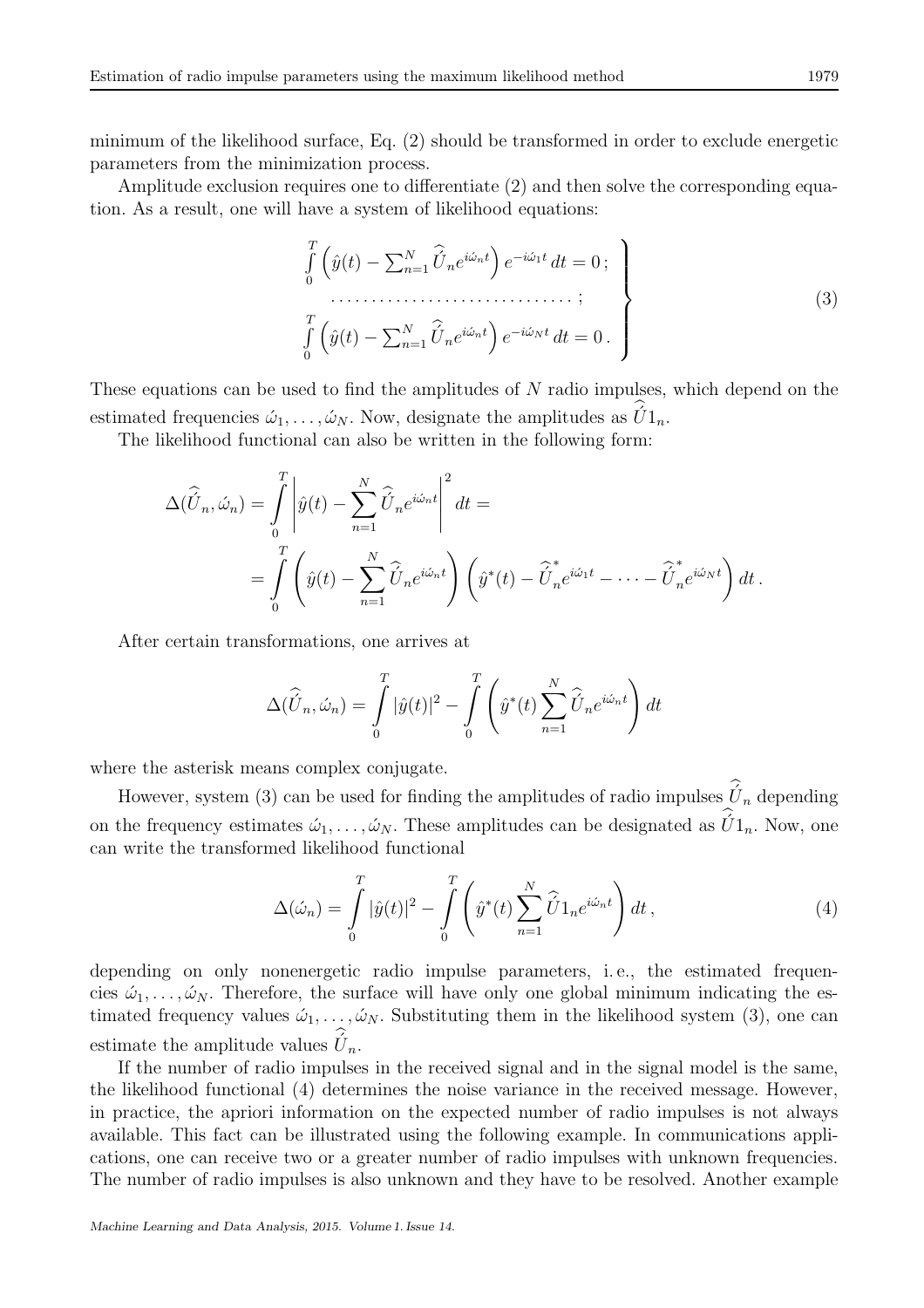is related to radio spectroscopy, where the number of spectral lines is unknown. The spectral lines can be orthogonal or nonorthogonal. These examples confirm the necessity of estimating the number of radio impulses in the received message. The authors suggest an algorithm based on changing the number of signal copies  $N$  in the mathematical model and finding the values of the likelihood functional (4) in its minimum.

If the number of signal copies  $N$  in the mathematical model is greater than the number of radio impulses in the received message, the amplitudes of extra components are close to zero since they are determined by separate noise maxima. The minimal value of likelihood (4) will be determined by the noise variance.

If the number of signal copies  $N$  is smaller than in the received message, the value of the likelihood functional rises dramatically since it determines the noise variance in the received message and the radio impulses which are not included in the model.

Thus, processing the received message requires one to increase the number of signal copies N till the minimum value of the likelihood functional stops decreasing.

Evaluation of the solution quality in the optimal reception theory is based on estimating variances using Rao–Kramer estimates. Consider two radio impulses in a data set starting at the same time point. One can estimate the variance of radio impulse amplitudes in the minimal point of the likelihood functional for  $\omega_1 = \omega_1$  and  $\omega_2 = \omega_2$ . By computing the elements of the Fisher information matrix according to the expression

$$
J_{ij} = -M\left(\frac{d^2\ln L(\hat{\lambda})}{d\lambda_i\lambda_j}\right),\,
$$

one can find a new matrix consisting of the elements

$$
J_{ij} = \int\limits_0^T e^{i(\omega_i - \omega_j)t} dt.
$$

These are complex correlation coefficients between the radio impulses. The diagonal elements of a matrix, which is inverse to the Fisher information matrix, define the variances of radio impulse amplitudes. The inverse matrix has the following form:

$$
\hat{D}_U = \frac{A_{ij}}{\det \hat{J}}
$$

where  $A_{ij}$  is the algebraic adjunct for the element of the Fisher matrix with the indices i, j and  $\det J$  is the determinant of the Fisher information matrix.

Thus, the variance of radio impulse amplitudes is determined by det  $\hat{J}$  of the Fisher information matrix. In the case of two radio impulses, the amplitude variance will have the following form:

$$
D_{U_1} = D_{U_2} = \frac{\sigma^2}{K(1 - |\hat{r}|^2)}
$$

where K is the number of noncorrelated noise samples on the processing interval T and  $\hat{r}$  is the normalized correlation coefficient between radio impulses.

Machine Learning and Data Analysis, 2015. Volume 1. Issue 14.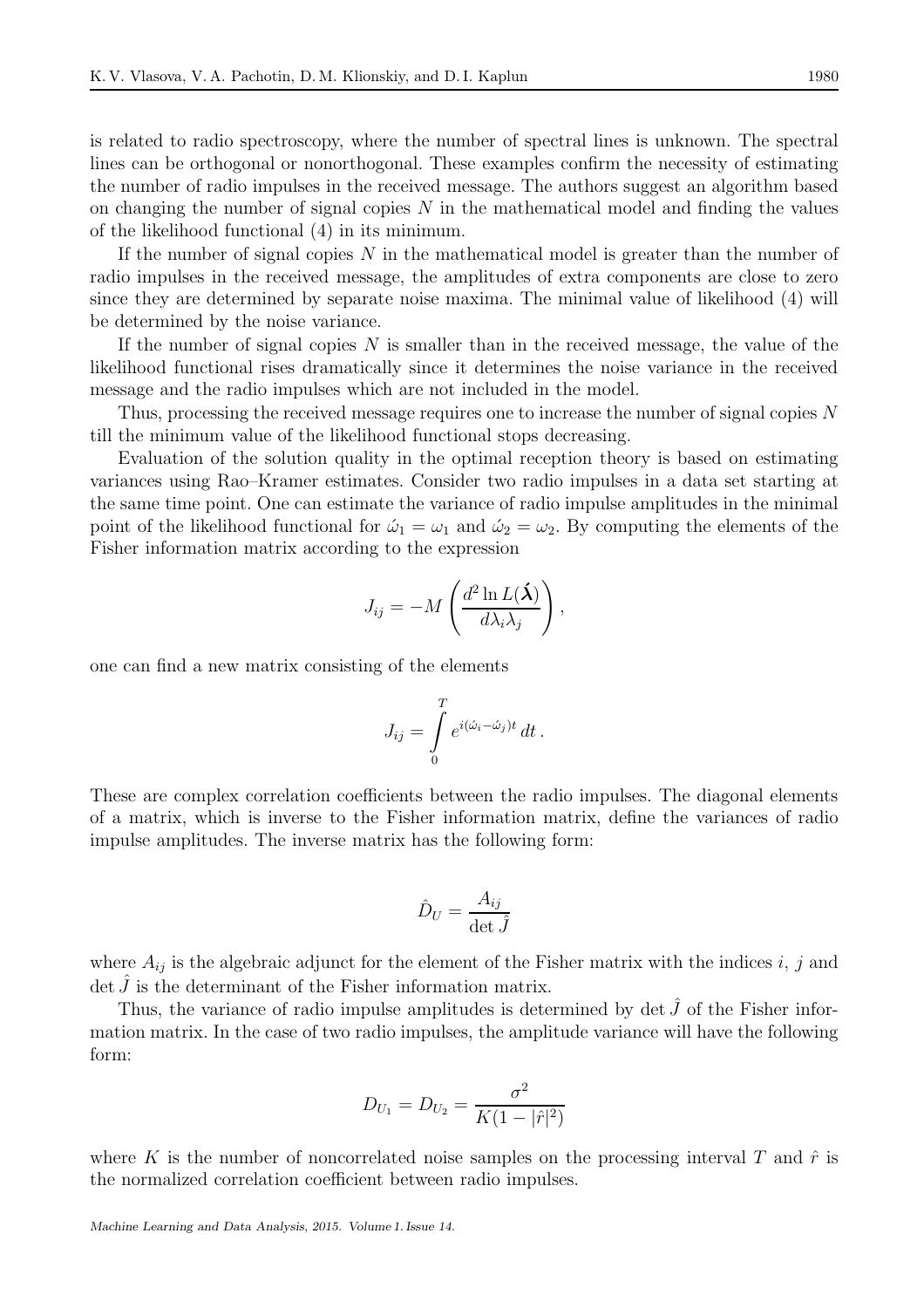If  $|\hat{r}| = 0$ , the amplitude variance will have the following form:

$$
D_{U_0} = \frac{\sigma^2}{K}.
$$

Now, let us introduce the normalized variance:

$$
D = \frac{D_U}{D_{U_0}} = \frac{1}{1 - |\hat{r}|^2}.
$$



Figure 1 Relative variance vs. normalized correlation coefficient. Relative variance increases by ∼ 7 dB in the range  $|\hat{r}| = 0$ –0.9; when  $|\hat{r}| > 0.9$ , the relative variance rises dramatically

This expression shows that for  $|\hat{r}| = 0$ –0.9 the changes of the relative variance are approximately 7 dB. In the area where  $|\hat{r}| > 0.9$ , the relative variance grows abruptly as shown in Fig. 1. Thus, if a signal contains two radio impulses, the problem of radio impulse parameter estimation will be solved for the following range of the normalized correlation coefficient:  $|\hat{r}| = 0 - 0.9.$ 

#### 3 Model studies

This section is devoted to studying the problem of estimating the parameters of two radio impulses in the area of their nonorthogonality using the maximum likelihood technique and spectral analysis. It will be shown that the maximum likelihood technique can be used for solving this problem in the area of nonorthogonality. The results of the experiments are provided to estimate the quality of the solution depending on the signal-to-noise ratio and correlation coefficient between two radio impulses. The estimation of the noise variance in the received message is illustrated using the dataset (the functional value in its minimum).

Model studies have been carried out for a signal containing two radio impulses combined in the time domain. The radio impulses have the following parameters: amplitudes  $U_1$  = = 2 and  $U_2 = 1$ ; initial phases  $\varphi_1 = 10^\circ$  and  $\varphi_2 = 170^\circ$ ; frequencies  $f_1 = 2$  kHz and  $f_2$  $= 2.08$  kHz; signal-to-noise ratio is 20 dB; and radio impulse duration is 25 ms. The Rayleigh restriction for radio impulse resolution arises when the frequencies become close by  $\Delta f = 40$  Hz.

Figure 2 shows the normalized correlation coefficient vs. the frequency difference  $\Delta f$  between two signals. When  $\Delta f = 40$  and 80 Hz, the correlation coefficient is equal to zero and the signals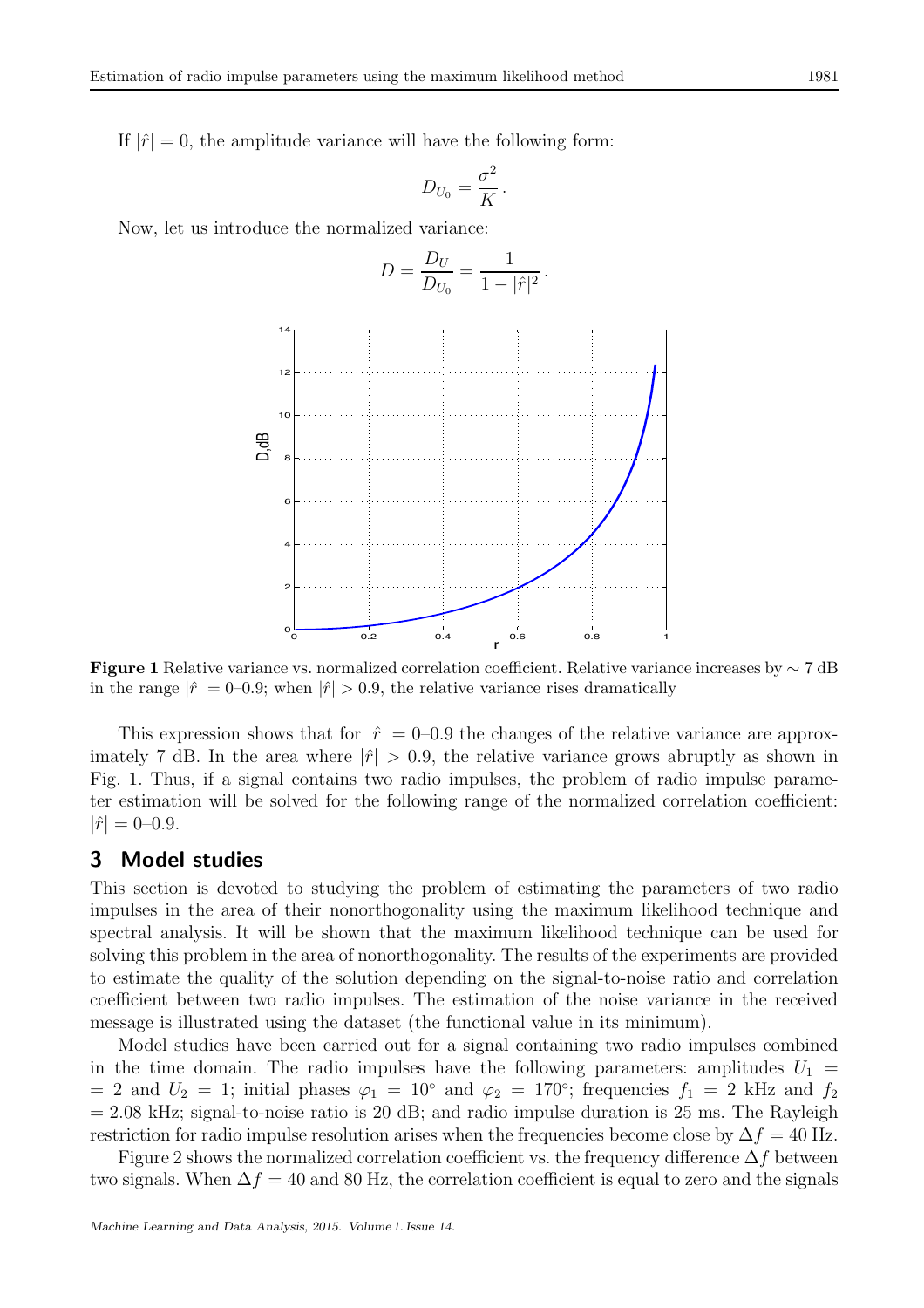are orthogonal. The values  $\Delta f < 40$  Hz correspond to the signal nonorthogonality area. The correlation coefficient values different from zero for  $\Delta f > 40$  Hz are caused by side lobes of the signal spectrum.



Figure 2 Correlation coefficient between radio impulses. Radio impulse duration is 25 ms. The radio impulses are orthogonal for 40, 80, and 120 Hz. When the radio impulse frequency difference is 10 Hz and the correlation coefficient is equal to 0.9, the theoretical estimate of the working area is confirmed

Figure 3 shows the received signal containing two radio impulses with the frequencies  $f_1$  $= 2$  kHz and  $f_2 = 2.08$  kHz. According to Fig. 2, these signals are orthogonal since the frequency difference  $\Delta f = 80$  Hz leads to the correlation coefficient  $\hat{r} = 0$ .



Figure 3 Received signal containing two orthogonal radio impulses combined in the time domain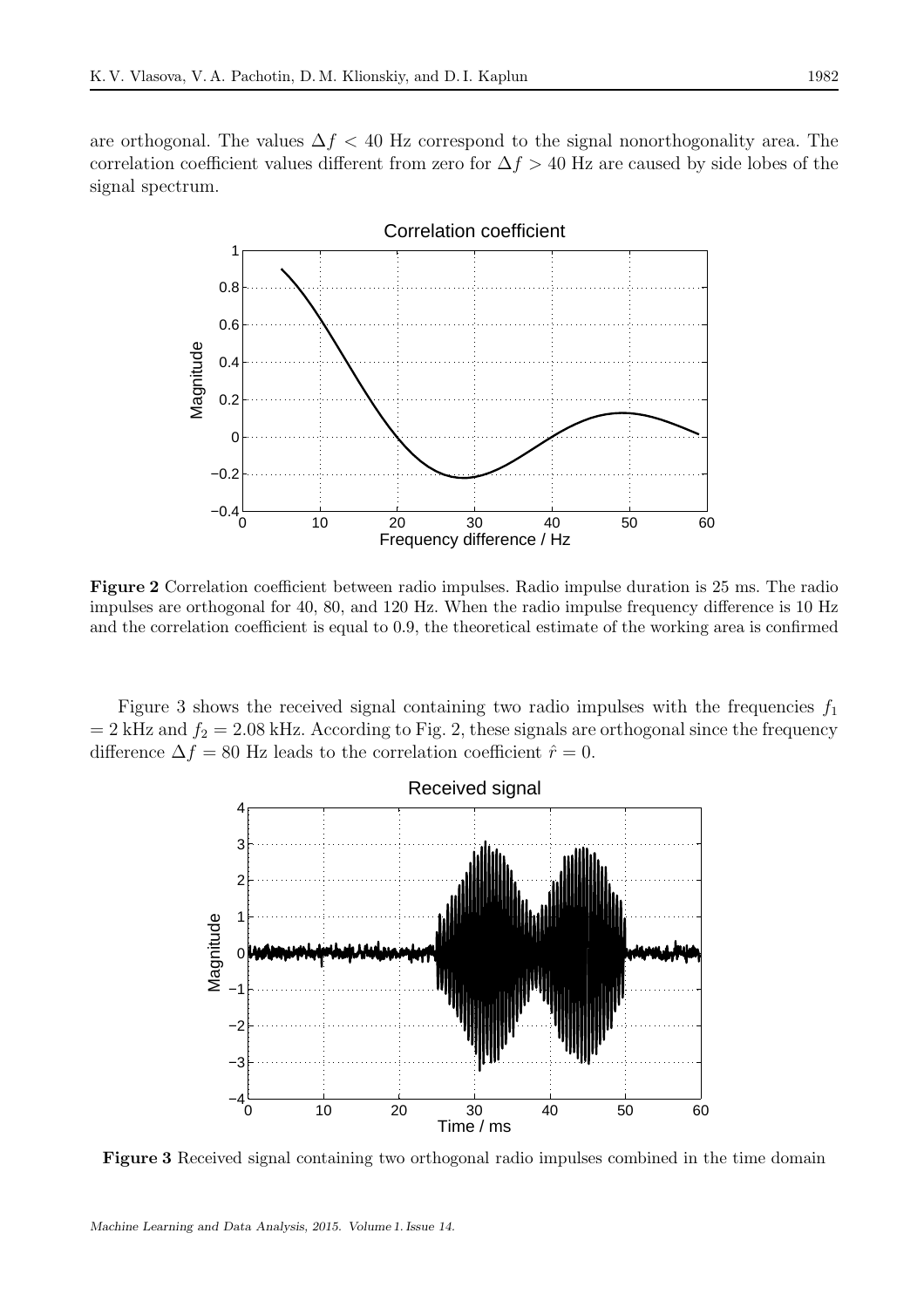

Figure 4 Spectrum of two orthogonal radio impulses combined in the time domain. The maxima of spectral lines determine amplitude and frequency estimates of the radio impulses

The spectra of these two radio impulses is shown in Fig. 4. The side lobes of the first radio impulse  $(U_1 = 2)$  distort the amplitude of the second radio impulse  $(U_2 = 1)$ .

Figure 5 shows the surface of the transformed inverse likelihood functional:

$$
\Delta 1 = \frac{1}{\Delta(\omega_1, \omega_2)}.
$$

The maximum of the functional surface is the only one which determines the unambiguity of the problem solution. The location of the maximum makes it possible to find the values of estimation frequencies  $\hat{\omega}_1$  and  $\hat{\omega}_2$ . Their substitution into likelihood equations makes it possible to find the estimates of complex amplitudes of radio impulses. The value of maximum of the likelihood functional allows one to find the noise variance in a received signal. Figures 3–5 illustrate the possibility of obtaining the solution in the area of radio impulse orthogonality.

Figures 6–8 show the possibility of obtaining the solution in the area of radio impulse nonorthogonality. In this case, the radio impulse frequencies are  $f_1 = 2$  kHz and  $f_2 = 2.02$  kHz. The difference is 20 Hz. Figure 6 shows the received signal.

Figure 7 shows the spectrum of two radio impulses, which makes it difficult to obtain the information on radio impulse parameters.

Figure 8 shows the transformed likelihood functional, which allows one to estimate the radio impulse parameters.

Figure 9 shows the variations of radio impulse magnitude estimates depending on the changes in radio impulse frequencies. The best amplitude estimates can be found when  $\Delta f$  $= 10$  Hz. This corresponds to the correlation coefficient between radio impulses  $\hat{r} \sim 0.9$ , which fully confirms the theoretical estimate of the working area  $(\hat{r} = 0-0.9)$  for parameter estimation of two radio impulses.

Figure 10 shows radio impulse frequency estimates vs. their frequency differences. When the signal-to-noise ratio is  $\sim 20$  dB and radio impulse duration is 25 ms, the best estimates are obtained for  $\Delta f = 10$  Hz. Thus, one can point out that the suggested technology of radio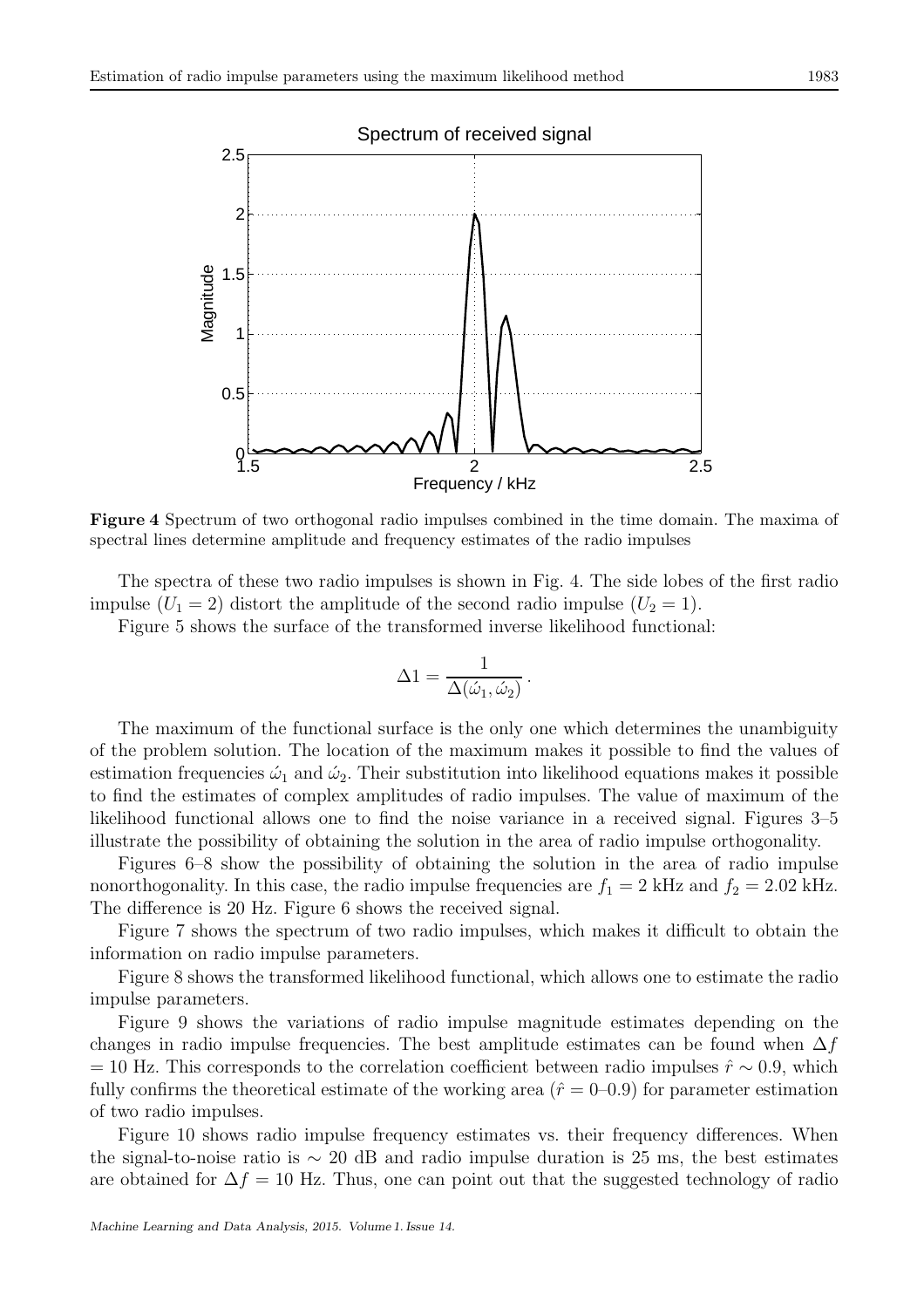

Figure 5 Surface of the inverse likelihood functional. The single maximum determines the parameter estimates of two radio impulses and the term "resolution" is not required. The base width of the maximum of the likelihood functional depends on a signal-to-noise ratio and its maximal value (95.45) determines the estimate of the noise variance in a received signal (−19.79 dB relative to 1)

impulse parameter estimation is characterized by high resolution. When the signal-to-noise ratio is 20 dB, the resolution of two radio impulses has increased 4 times in comparison with the Rayleigh resolution.

Figure 11 shows the statistics of radio impulse magnitudes depending on the signal-to-noise ratio when the radio impulse frequency is  $\Delta f = 20$  Hz. As can be seen from the figure, the amplitude estimates are quite satisfactory when the signal-to-noise ratio exceeds 0 dB.

Figure 12 shows the statistics of radio impulse frequencies depending on the signal-to-noise ratio for  $\Delta f = 20$  Hz. As can be seen from the figure, radio impulse frequency estimates are quite satisfactory for signal-to-noise ratios exceeding −5 dB.

Figure 13 illustrates the changes of maxima of the inverse transformed likelihood functional depending on the signal-to-noise ratio in dB. The linear dependence confirms the theoretical suggestion that the noise variance can be estimated on the basis of the maximum of the inverse transformed likelihood functional.

### 4 Concluding remarks

An algorithm for solving the problem of parameter estimation of a set of nonorthogonal radio impulses has been introduced using the maximum likelihood method on the basis of the transformed likelihood functional. Theoretical and practical studies lead to the following conclusions:

– the transformed likelihood functional allows one to solve the problem of resolving and parameter estimation of two or several radio impulses in the area of their nonorthogonality. Application of this technique is efficient for different radio engineering problems and can be used for improving the capacity of communication channels using frequency division multiplexing;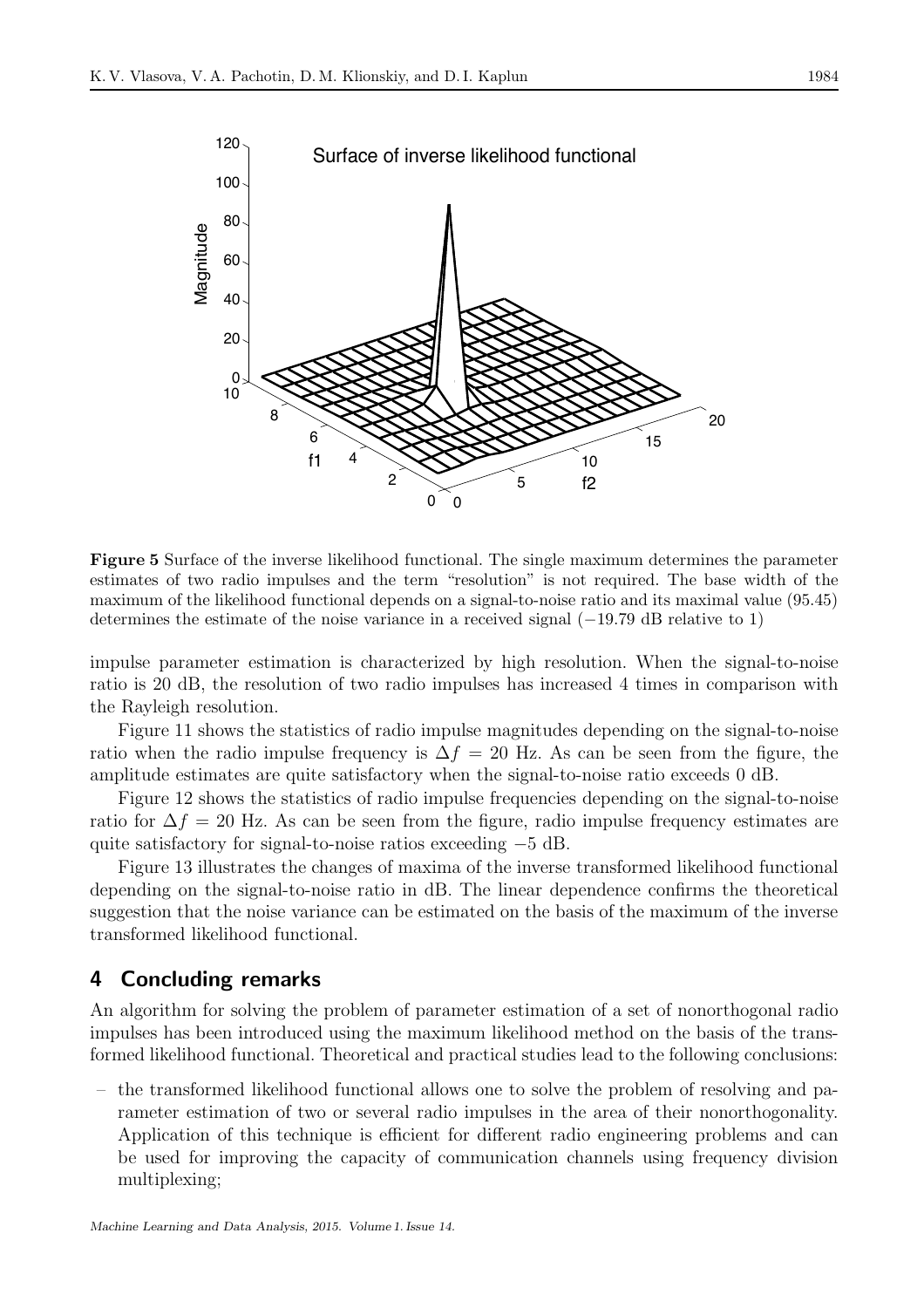

Figure 6 Received signal containing two nonorthogonal impulses combined in the time domain



Figure 7 Spectrum of two nonorthogonal radio impulses combined in the time domain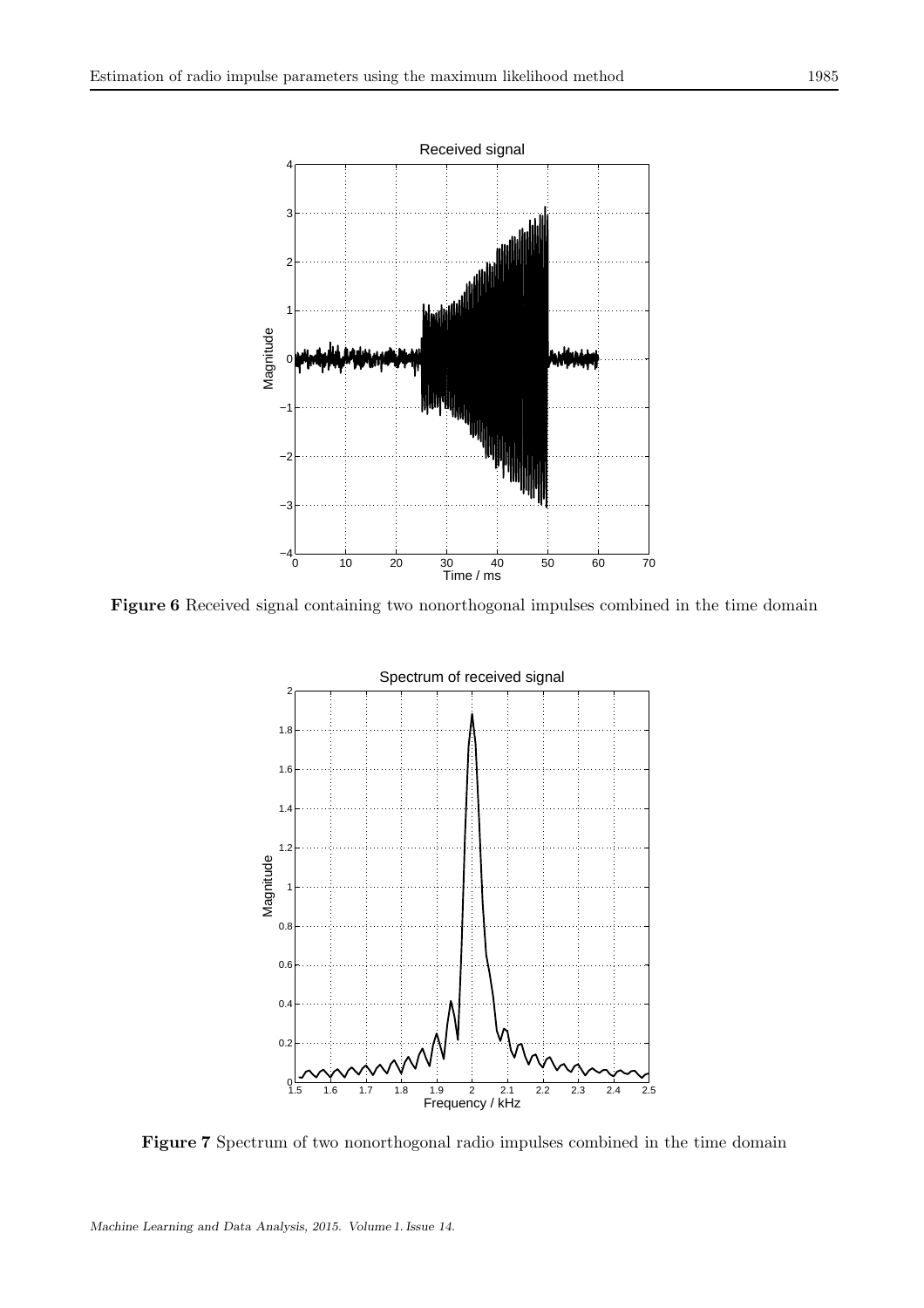

Figure 8 Surface of the inverse likelihood functional obtained in the area of radio impulse nonorthogonality



Figure 9 Variation of the amplitude estimates of radio impulses depending on the changes of the frequency differences. The nonorthogonality area of the radio impulses for  $\Delta f \leq 40$  Hz. The best amplitude estimates for radio impulse frequency differences of 10 Hz. Radio impulse resolution has increased 4 times in comparison with the Rayleigh resolution

– the working area for parameter estimation of a set of radio impulses is determined by determinant variations of a correlation matrix of a set of signals. Conditionality of the correlation matrix influences the possibility of resolving a set of signals. In the case of two radio impulses the working area depends on the normalized correlation coefficient in the range 0–0.9;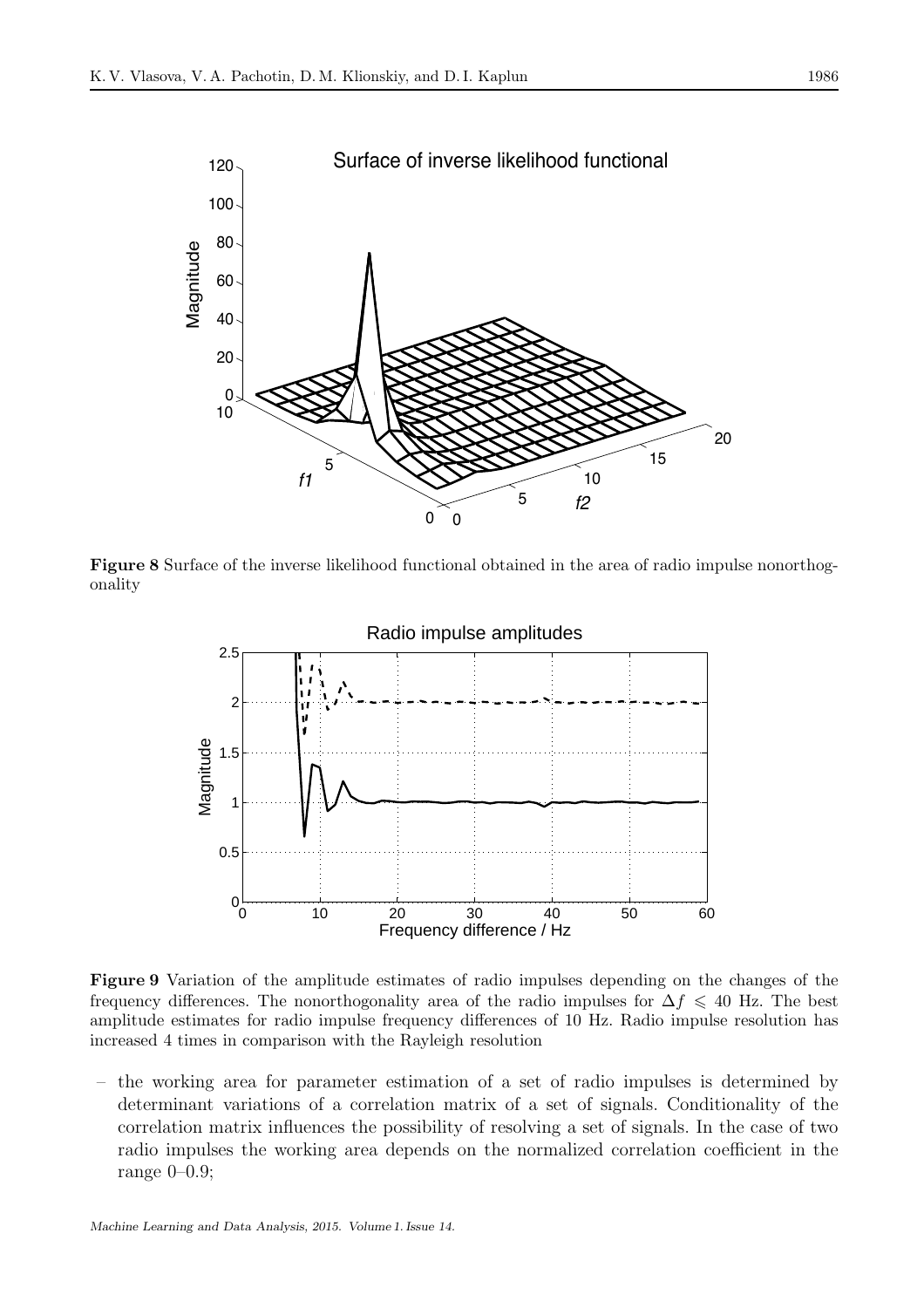

Figure 10 Frequency estimates vs. frequency differences. The area of radio impulse nonorthogonality for  $\Delta f \leq 40$  Hz. The best frequency estimates for radio impulse frequency difference of 10 Hz. Radio impulse resolution has increased 4 times in comparison with the Rayleigh resolution



Figure 11 Statistics of radio impulse amplitude estimates. The difference of radio impulse frequencies is 20 Hz (nonorthogonality area). The estimates are satisfactory for signal-to-noise ratios exceeding 0 dB

– the value of the transformed likelihood functional in its global minimum allows one to estimate the noise variance in a dataset and can be used as a criterion for estimating the number of radio impulses.

## References

[1] Marple, S. L., J. 1986. *Digital spectral analysis: With applications*. Upper Saddle River, NJ: Prentice-Hall, Inc. 492 p.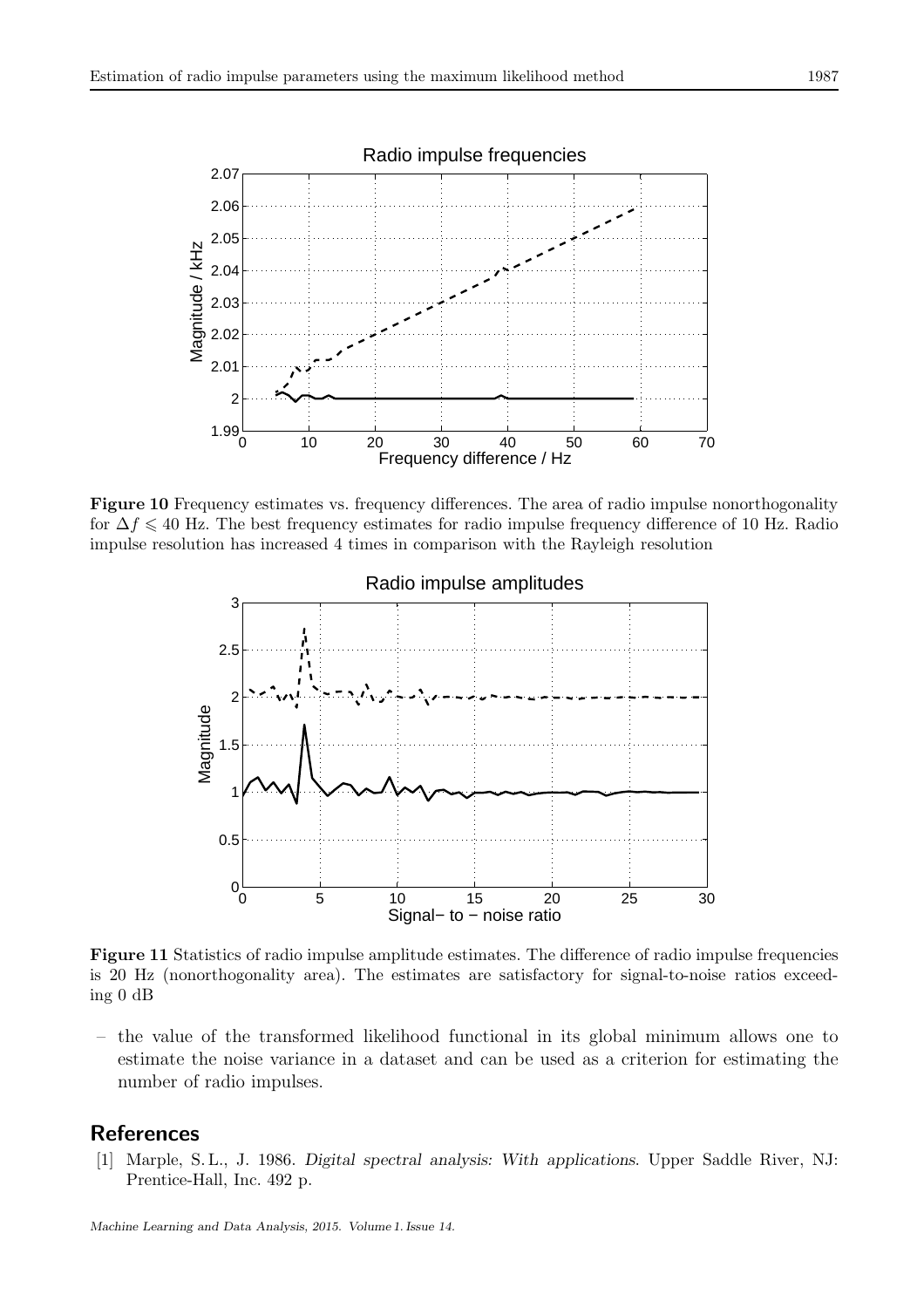

Figure 12 Statistics of radio impulse frequency estimates. The difference of radio impulse frequencies is 20 Hz (nonorthogonality area). The estimates are satisfactory for signal-to-noise ratios exceeding −5 dB



Figure 13 Maximum of the likelihood functional vs. signal-to-noise ratio. The linearity of the dependence allows us to estimate the noise variance in the received message using the maximum of the inverse likelihood functional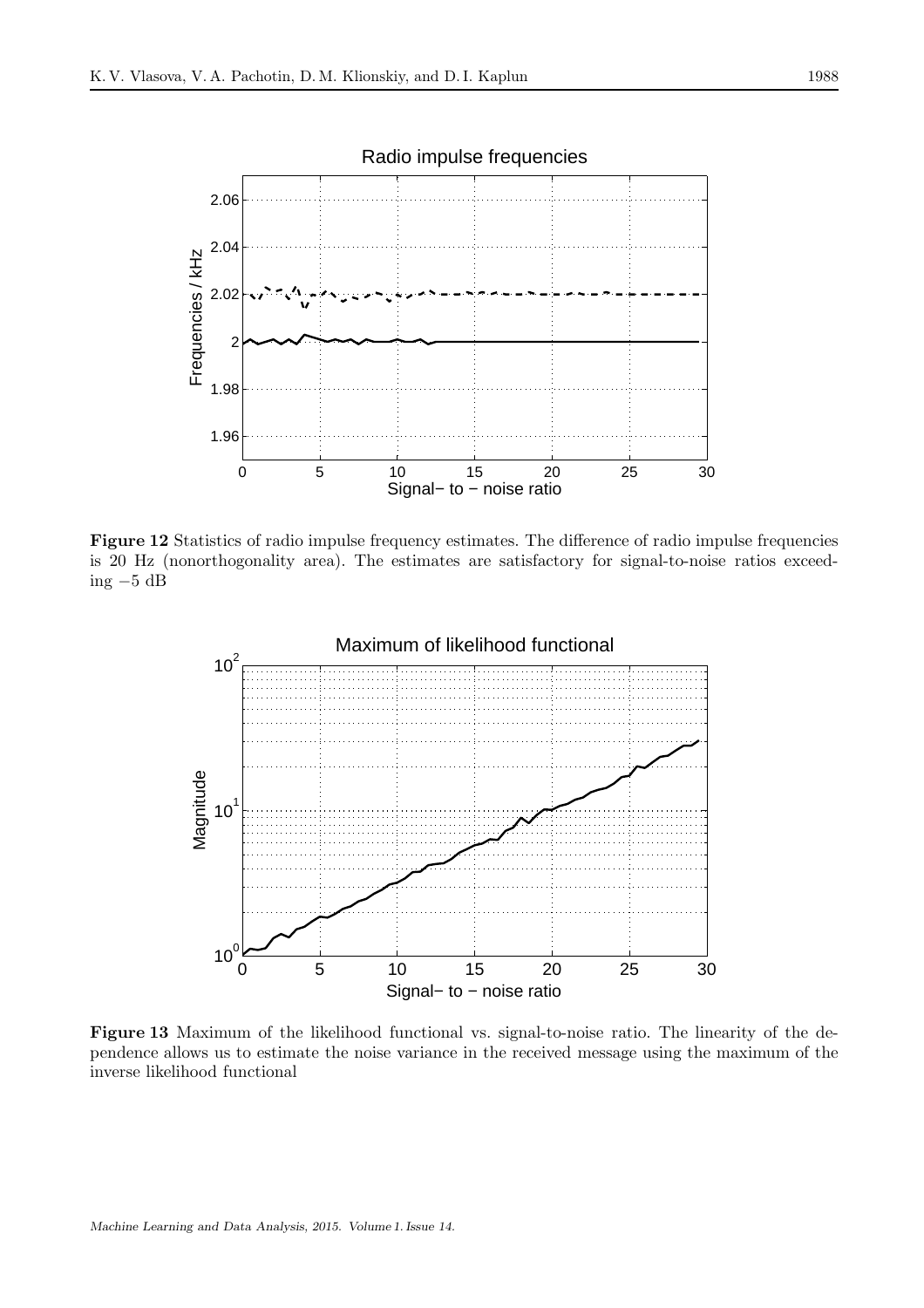- [2] Helstrom, C.W. 1960. *Statistical theory of signal detection*. International ser. of monographs on electronics and instrumentation. Macmillan. Vol. 9. 364 p.
- [3] Tikhonov, V. I. 1983. *Optimal signal reception*. Moscow: Radio and Communications. 320 p.
- [4] Chigov, A. A. 2010. *Superrayleigh resolution. Classical approach to the problem*. Moscow: Krasand. 104 p. (In Russian.)
- [5] Volkov, V. Y., L. S. Turnetskyi, and A. V. Oneshko. 2011. Straight line edge extraction in noisy images. *Informatsionno-upravliaiushchie sistemy — Information and Control Systems* 4(53):13– 17.
- [6] Volkov, V. Y. 2013. *Discrete filtering techniques and problems of image processing in radio engineering observation systems*. St. Petersburg: Saint Petersburg University of Telecommunications. 144 p. (In Russian.)
- [7] Trifonov, A. P., and Yu. S. Shinakov. 1986. *Joint signal distinction and their parameter estimation in the presence of noise*. Moscow: Radio and Communication. 246 p. (In Russian.)
- [8] Stoica, P., B. Ottersten, M. Viberg, and R. L. Moses. 1996. Maximum likelihood array processing for stochastic coherent sources. *IEEE Trans. Signal Proces.* 44(1):96–105. doi: http://dx.doi. org/10.1109/78.482015
- [9] Troyan, V. N., and Yu. V. Kiselev. 2000. *Statistical techniques of processing and interpretation of geophysical data*. St. Petersburg: St. Petersburg Polytechnical University. 578 p. (In Russian.)
- [10] Perov, A. I. 2003. *Statistical theory of radio engineering systems*. Moscow: Radio Engineering. 400 p.
- [11] Zelniker, E. E., and I. V. L. Clarkson. 2003. Maximum-likelihood circle-parameter estimation via convolution. *7th Conference on Digital Image Computing: Techniques and Applications Proceedings*. Eds. C. Sun, H. Talbot, S. Ourselin, and T. Adriaansen. Sydney. 509–518.
- [12] Babu, P. 2012. Spectral analysis of nonuniformly sampled data and applications. Uppsala, Sweden: Uppsala University. Dissertation.
- [13] Pachotin, V. A., V. A. Bessonov, S. V. Molostova, and K. V. Vlasova. 2008. *Theoretical fundamentals of optimal signal processing*. Kaliningrad. 186 p.

Received June 15, 2015

### Оценивание параметров радиоимпульса с использованием метода максимального правдоподобия<sup>∗</sup>

К. В. Власова<sup>1</sup>, В. А. Пахотин<sup>2</sup>, Д. М. Клионский<sup>3</sup>, Д. И. Каплун<sup>3</sup>

p\_ksenia@mail.ru, VPakhotin@kantiana.ru, klio2003@list.ru, dikaplun@etu.ru

 ${}^{1}$ Балтийская государственная академия рыбопромыслового флота, Россия,

г. Калиниград, ул. Молодежная, 6

<sup>2</sup>Балтийский федеральный университет имени Иммануила Канта, Россия,

г. Калиниград, ул. А. Невского, 14

 $3$ Санкт-Петербургский государственный электротехнический университет «ЛЭТИ», Россия, г. Санкт-Петербург, ул. Профессора Попова, 5

Статья посвящена разработке алгоритма для разрешения и оценивания параметров радиоимпульсов с частично перекрывающимися спектрами в области их неортогональности (коэффициент корреляции изменяется в пределах от 0 до 0,9). Предложенный алгоритм позволяет проектировать фильтры для разрешения частотно-зависимых сигналов и,

<sup>∗</sup>Работа поддержана контрактом № 02.G25.31.0149 от 01.12.2015 (Минобрнауки России)